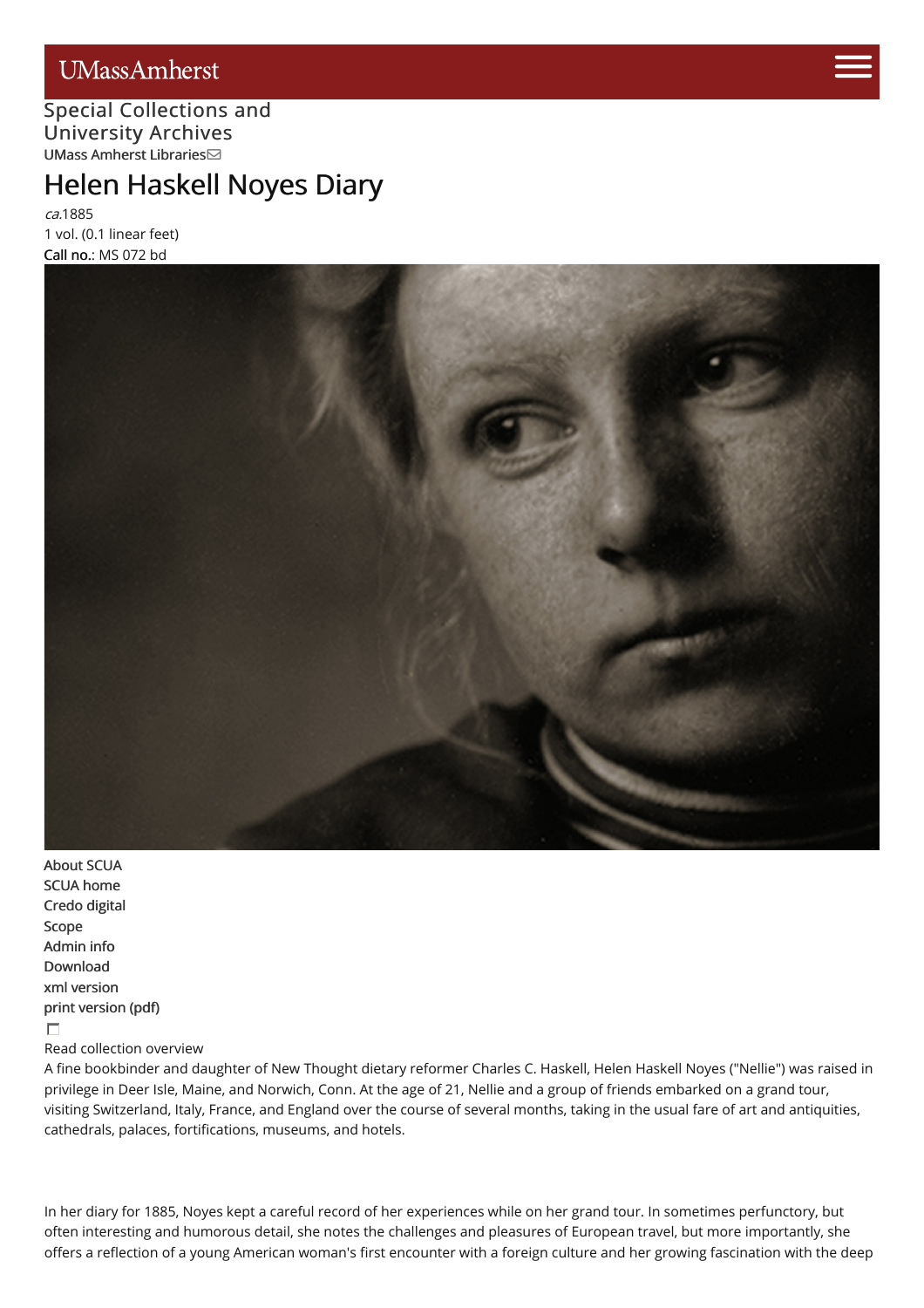art history in Italy.

See similar SCUA collections:

[Connecticut](http://scua.library.umass.edu/umarmot/category/new-england/connecticut) [Travel](http://scua.library.umass.edu/umarmot/category/travel) [Women](http://scua.library.umass.edu/umarmot/category/Women)

### Background on Helen G. Haskell

Born in Deer Isle, Maine, on March 23, 1864, Helen Gowen Haskell ("Nellie"), was the second child of Charles Courtney Haskell (1840-1914) and Charlotte Lufkin Saunders, and part of growing family that included sisters Evelyn Belle (b. 1862) and Margaret "Margie" White (b. 1866) and younger brothers Charles Houston (b. 1869) and Henry Saunders (1871-1955).

From humble beginnings as a common school teacher in Deer Isle, Charles Haskell went on to enjoy success as a publisher and author, affording his children the benefits of wealth and a sound education. Following Charlotte Haskell's death in Dec. 1875, Charles married Mary Alexander (b. July 1839) in June 1877, relocating his family to her home of Norwich, Conn. Like his colleague Edward Hooker Dewey, Haskell became known as a health reformer and a leading advocate for the "fasting cure," which applied New Thought ideals to the promotion of bodily well-being. Haskell's theorized that freedom from illness and longevity could be achieved through a regimen that included total abstention from breakfast, refusal to eat except when hungry, thorough mastication, and never drinking at meals. His widely-distributed book Perfect Health: How To Get It and How To Keep It, By One Who Has It (1901), along with his Correspondence School of Perfect Health, influenced dietary reformers and writers from Bernarr McFadden to Upton Sinclair.

Interested in the arts from a young age, Helen Haskell was treated to a grand tour of Europe when she turned 21. Traveling with a group of other "girls" that included May Bartholomew and the sisters, Emeline and Katherine G. Vaill, Helen wound her way through Switzerland, Italy, France, and England over the course of several months, absorbing the usual fare of art and antiquities, cathedrals, palaces, fortifications, museums, and grand hotels. Her experiences on that trip appear to have cemented her love of the arts. Within a few years, she emerged as a noted hand bookbinder. As a member of the New York Guild of Arts and Crafts and an early officer (as Secretary and Treasurer) of the Guild of Bookworkers, her work was prominently featured at exhibitions in New York City, and she remained active in the book arts community throughout her marriage to Charles William Noyes (1854- 1921), earning the Lifetime Achievement Award from the Guild of Bookworkers in 1937. In 1920, she and a fellow bookworker, Emily Preston, became authors of a book, The Voice from Space, detailing their experiences in communicating with the dead through a Ouija board.

Noyes lived in New York City until her death in 1940. Both she and her husband are buried in the Castine Cemetery, Castine, Me.

# <span id="page-1-0"></span>Scope of collection

In her diary for 1885, Noyes kept a careful record of her experiences on a grand European tour. In sometimes perfunctory, but often interesting and humorous detail, she notes the challenges and pleasures of European travel, but more importantly, she offers a reflection of a young American woman's first encounter with a foreign culture and her growing fascination with the deep art history in Italy. During her tour, Noyes passed through Lausanne, Geneva, Nice, Cannes, Naples (with Pompeii), Rome, Florence, Lake Como, Bellagio, Paris, London, Oxford, and the north of England.

Although the year of the diary is nowhere recorded, Haskell's name appears on the manifest of passengers aboard the Servia, along with those of three companions to whom she alludes in the diary. The Servia departed Liverpool and arrived in New York on Aug. 31, 1885.

# <span id="page-1-1"></span>Administrative information

Access The collection is open for research.

Provenance Provenance unrecorded, Mar. 2005 (2005-070).

Processing Information Processed by I. Eliot Wentworth, Aug. 2014.

Language: English Copyright and Use (More [information](http://scua.library.umass.edu/umarmot/?page_id=690) ) Cite as. Helen Haskell Noyes Diary (MS 072 bd). Special Collections and University Archives, UMass Amherst Libraries.